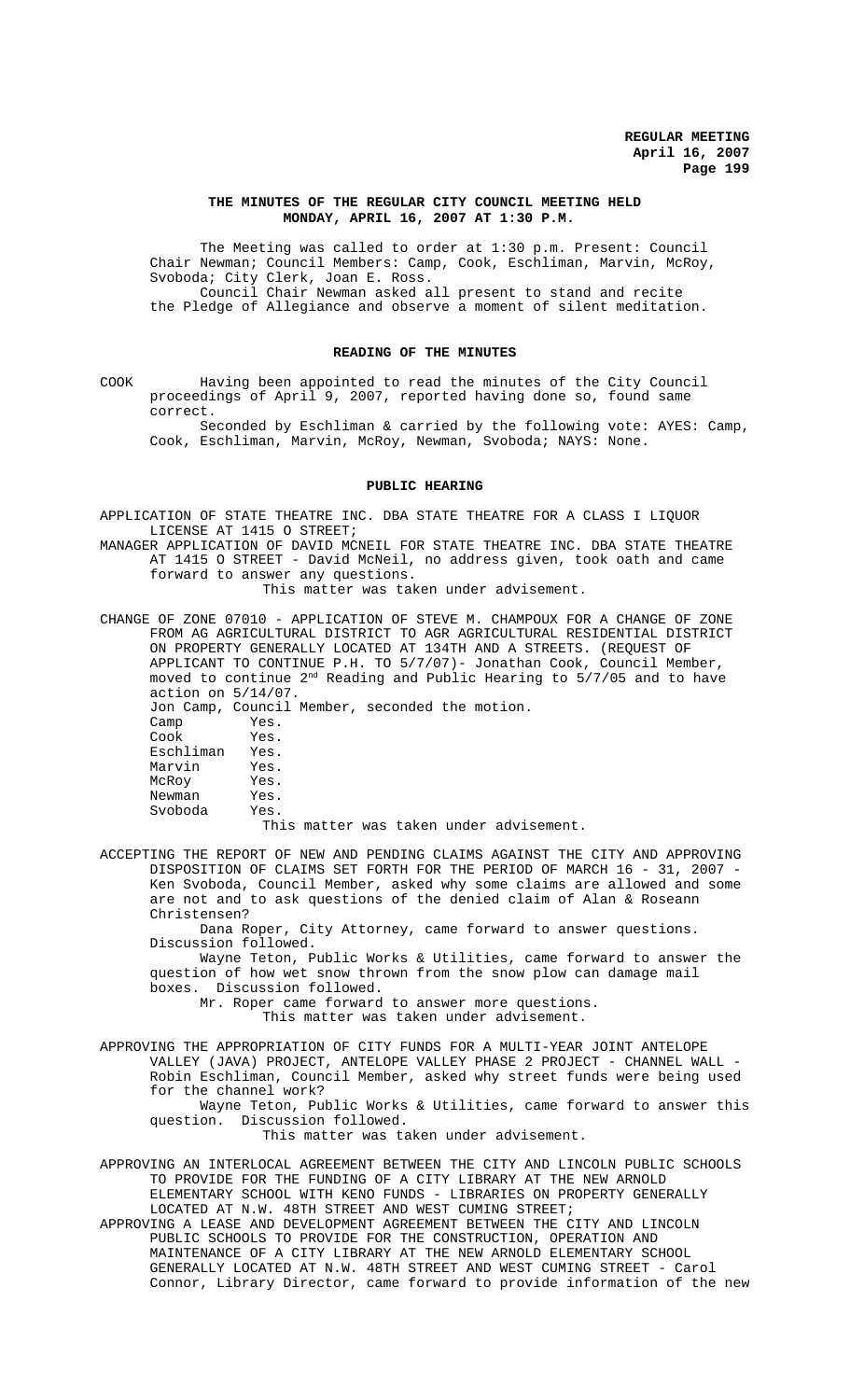> library and to answer questions. Discussion followed. Dana Roper, City Attorney, came forward to answer the question presented about a line in the agreement referencing being held harmless in acts of terrorism. Discussion followed.

**TOOK BREAK 2:03 P.M. RECONVENED 2:10 P.M.**

**\*\* END OF PUBLIC HEARING \*\***

# **COUNCIL ACTION**

## **LIQUOR RESOLUTIONS**

APPLICATION OF STATE THEATRE INC. DBA STATE THEATRE FOR A CLASS I LIQUOR LICENSE AT 1415 O STREET - CLERK read the following resolution, introduced by Jon Camp, who moved its adoption for approval:

A-84330 BE IT RESOLVED by the City Council of the City of Lincoln, Nebraska:

That after hearing duly had as required by law, consideration of the facts of this application, the Nebraska Liquor Control Act, and the pertinent City ordinances, the City Council recommends that the application of State Theatre Inc. dba State Theatre for a Class "I" liquor license at 1415 O Street, Lincoln, Nebraska, for the license period ending April 30, 2007, be approved with the condition that the premise complies in every respect with all city and state regulations. The City Clerk is directed to transmit a copy of this resolution to the Nebraska Liquor Control Commission.

Introduced by Jon Camp Seconded by Marvin & carried by the following vote: AYES: Camp, Cook, Eschliman, Marvin, McRoy, Newman, Svoboda; NAYS: None.

MANAGER APPLICATION OF DAVID MCNEIL FOR STATE THEATRE INC. DBA STATE THEATRE AT 1415 O STREET - CLERK read the following resolution, introduced by Jon Camp, who moved its adoption for approval:

A-84331 WHEREAS, State Theatre Inc. dba State Theatre located at 1415 O Street, Lincoln, Nebraska has been approved for a Retail Class "I" liquor license, and now requests that David McNeil be named manager;

WHEREAS, David McNeil appears to be a fit and proper person to manage said business.

NOW, THEREFORE, BE IT RESOLVED by the City Council of the City of Lincoln, Nebraska:

That after hearing duly had as required by law, consideration of the facts of this application, the Nebraska Liquor Control Act, and the pertinent City ordinances, the City Council recommends that David McNeil be approved as manager of this business for said licensee. The City Clerk is directed to transmit a copy of this resolution to the Nebraska Liquor Control Commission.

Introduced by Jon Camp Seconded by Marvin & carried by the following vote: AYES: Camp, Cook, Eschliman, Marvin, McRoy, Newman, Svoboda; NAYS: None.

ORDINANCES -  $2^{ND}$  READING & RELATED RESOLUTIONS (as required)

CHANGE OF ZONE 07010 – APPLICATION OF STEVE M. CHAMPOUX FOR A CHANGE OF ZONE FROM AG AGRICULTURAL DISTRICT TO AGR AGRICULTURAL RESIDENTIAL DISTRICT ON PROPERTY GENERALLY LOCATED AT 134TH AND A STREETS - PRIOR to reading: COOK Moved to continue 2nd Reading and Public Hearing on May 7, 2007

with Action on May 14, 2007. Seconded by Camp & carried by the following vote: AYES: Camp, Cook, Eschliman, Marvin, McRoy, Newman, Svoboda; NAYS: None.

CLERK Read an ordinance, introduced by Jonathan Cook, amending the Lincoln Zoning District Maps attached to and made a part of Title 27 of the Lincoln Municipal Code, as provided by Section 27.05.020 of the Lincoln Municipal Code, by changing the boundaries of the districts established and shown thereon, the second time.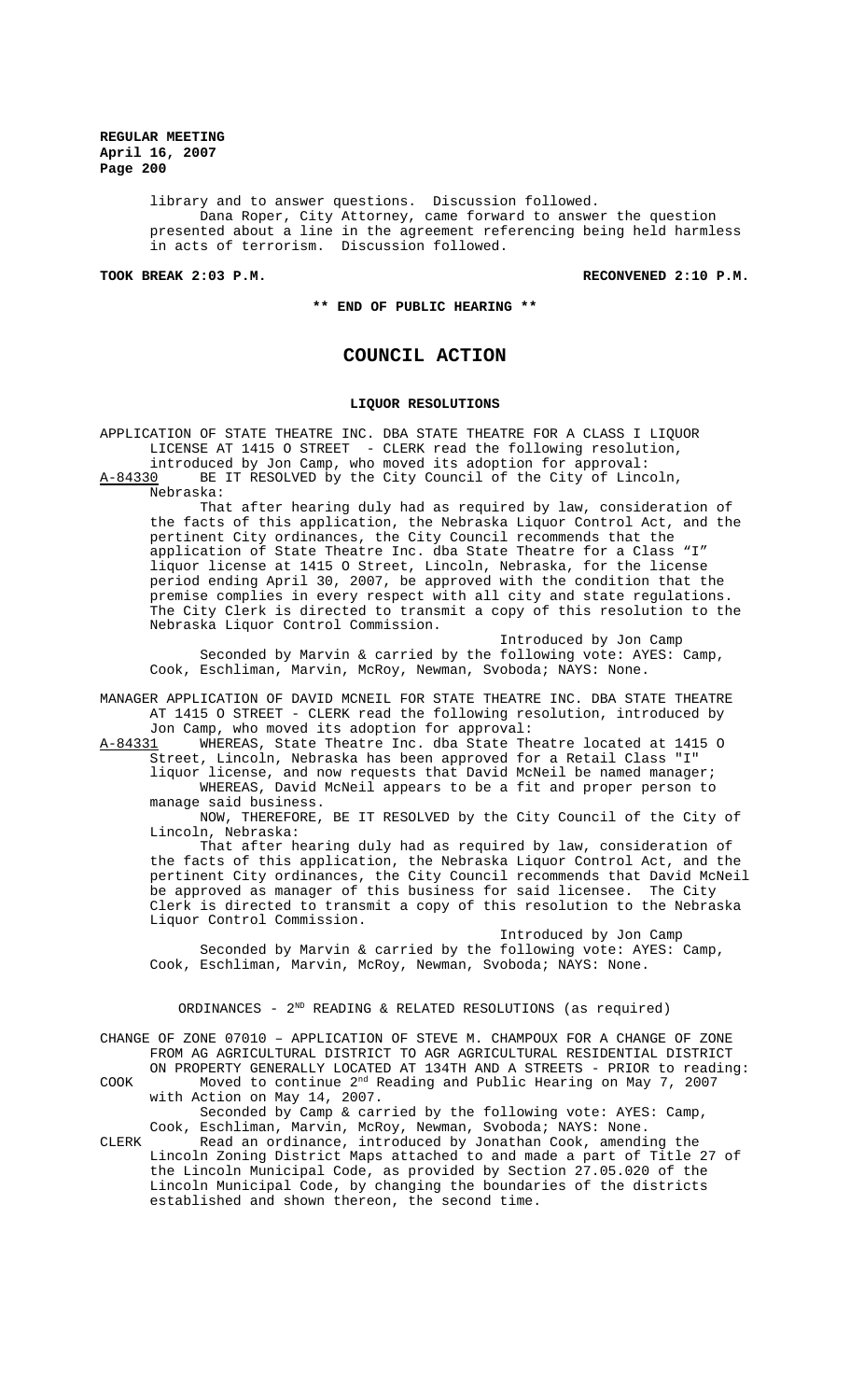#### **RESOLUTIONS**

ACCEPTING THE REPORT OF NEW AND PENDING CLAIMS AGAINST THE CITY AND APPROVING DISPOSITION OF CLAIMS SET FORTH FOR THE PERIOD OF MARCH 16 - 31, 2007 - PRIOR to reading:

COOK Moved to amend Bill No. 07R-87 on line 13, the claim of Nancy Bertolini in the amount of \$113.86 should be stricken from the list of DENIED claims. The claim of Nancy Bertolini should be added to the list of SETTLED claims in the amount of \$28.47.

Seconded by Marvin & carried by the following vote: AYES: Camp, Cook, Eschliman, Marvin, McRoy, Newman, Svoboda; NAYS: None.

COOK Moved to amend Bill No. 07R-87 by deleting line 11, Alan & Roseann Christensen claim, to be reviewed and brought forward at a later date. Seconded by Marvin & carried by the following vote: AYES: Camp, Cook, Eschliman, Marvin, McRoy, Newman, Svoboda; NAYS: None.

CLERK Read the following resolution, introduced by Jonathan Cook, who moved its adoption:<br>A-84332 BE IT RESOLVE

BE IT RESOLVED by the City Council of the City of Lincoln, Nebraska:

That the claims listed in the attached report, marked as Exhibit "A", dated April 2, 2007, of various new and pending tort claims filed against the City of Lincoln with the Office of the City Attorney or the Office of the City Clerk, as well as claims which have been disposed of, are hereby received as required by Neb. Rev. Stat. § 13-905 (Reissue 1997). The dispositions of claims by the Office of the City Attorney, as shown by the attached report, are hereby approved:<br>
REPORTED

| DENIED                                             |                   | ALLOWED OR SETTLED                  |           |
|----------------------------------------------------|-------------------|-------------------------------------|-----------|
| Gary Lohse                                         | NAS*              | Eric Schmidt<br>Ŝ.                  | 416.31    |
| Alan Christensen & Roseann Christensen<br>$-MAS^*$ |                   | Laura Miller                        | 1,826.46  |
| Kenneth Noonan                                     | NAS*              | Rebecca Gage                        | 11,249.43 |
| Nancy Bertolini                                    | <del>113.86</del> | Farmers Property Insurance          | 5,000.00  |
| Alan Schroeder                                     | 290.00            | Richard Love                        | 1,678.34  |
| Mary Breton & Robert Breton                        | 238.00            | Robert Cunningham & Jeri Cunningham | 5,458.00  |
| Kimberly Kuhnel                                    | 90.00             | Ruth Westling                       | 45.98     |
| Christopher Novak                                  | 1,958.14          | David Reichel                       | 300.00    |
| Kenny Miller                                       | 1,309.99          | David Hadenfeldt & Heidi Hadenfeldt | 1,934.73  |
| Bernie Grossman                                    | 29.74             | Jesse Rabago                        | 11.50     |
| Matt Tatum                                         | NAS*              | Nancy Bertolini                     | 28.47     |
| David Beynon                                       | 800.00            |                                     |           |
| Andrew J. Addison                                  | 4.974.45          |                                     |           |
| * No Amount Specified                              |                   |                                     |           |

The City Attorney is hereby directed to mail to the various claimants listed herein a copy of this resolution which shows the final disposition of their claim. Introduced by Jonathan Cook Seconded by Marvin & carried by the following vote: AYES: Camp, Cook,

Eschliman, Marvin, McRoy, Newman, Svoboda; NAYS: None.

APPROVING THE APPROPRIATION OF CITY FUNDS FOR A MULTI-YEAR JOINT ANTELOPE VALLEY (JAVA) PROJECT, ANTELOPE VALLEY PHASE 2 PROJECT - CHANNEL WALL - CLERK read the following resolution, introduced by Jonathan Cook, who moved its adoption:

A-84333 WHEREAS, the Antelope Valley Phase 2 – Channel Wall Project provides for construction by the Corps of Engineers of a joint use concrete retaining along the west side of the channel between "R" and "Y" Streets, described as City Project 780202, State Project STPC-5265(2) – Control No. 12833, has been approved by the City; and

WHEREAS, the construction of the retaining wall as part of the channel project will retain the fill for the future Antelope Valley Parkway that will be located west of the channel; and

WHEREAS, construction of the Channel Wall by the Corps of Engineers is scheduled to begin in Spring of 2007 with an anticipated completion date of December 2007; and

WHEREAS, the project is shown in the City's 2006-2012 Capital Improvement Program as Project No. 780202, Antelope Valley Phase 2 Project – Channel Wall with appropriations in the amount of  $$721,000$  in FY 2006/2007, and \$1,450,000 in the proposed FY 2007/2008 CIP; and

WHEREAS, funding for this work includes Federal and City Funds; and WHEREAS, the Public Works & Utilities Department believes it is in the public interest to enter into a multi-year contract for the Antelope Valley Phase 2 – Channel Wall Project to coordinate the construction of the project and to match the funding appropriation to the cash outlay; and

WHEREAS, Article VII, Section 3 of the Charter of the City of Lincoln provides that no contract involving the expenditure of money from appropriations of more than one year, other than appropriations of borrowed money, shall be valid unless approved by ordinance or resolution of the City Council.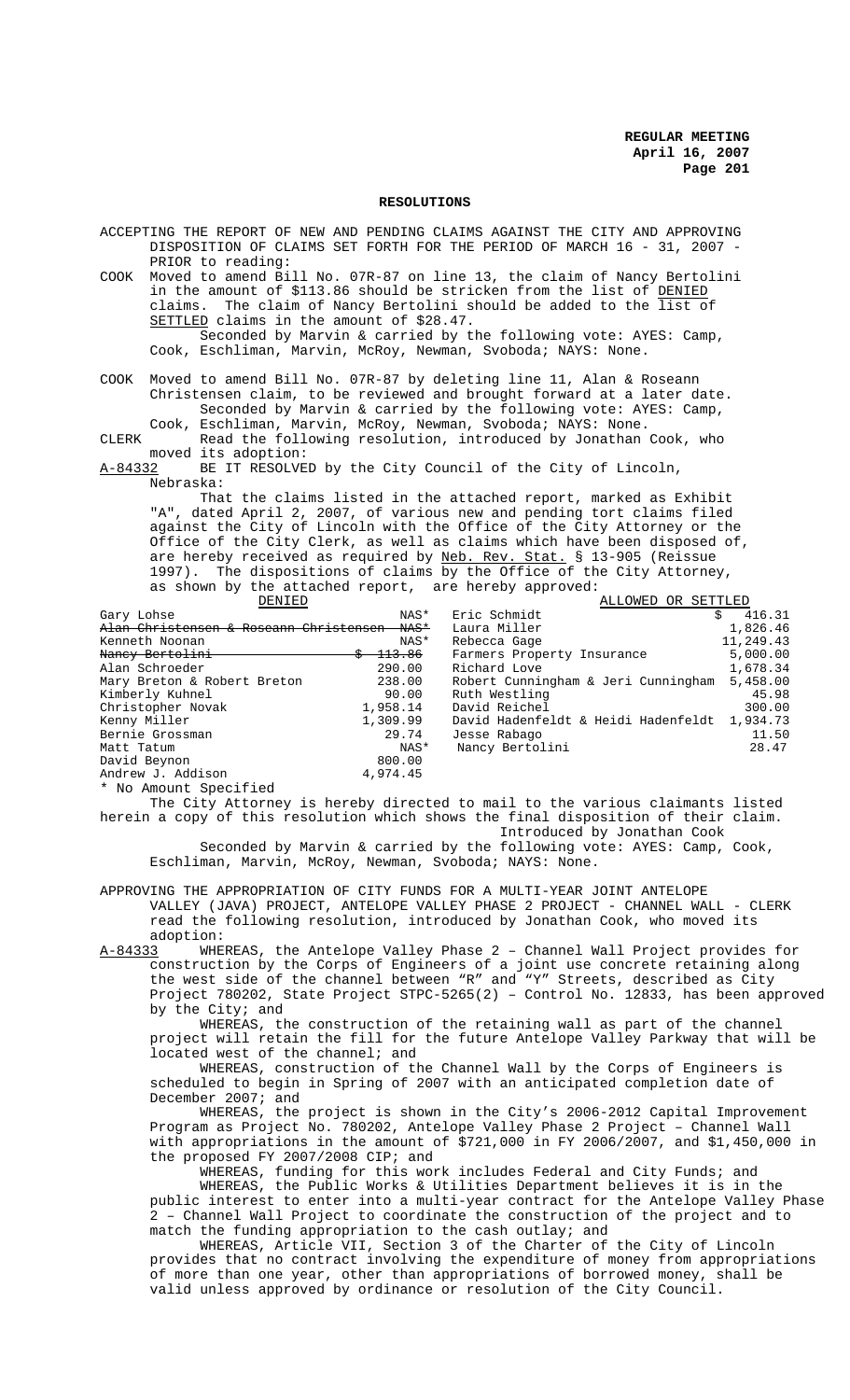NOW, THEREFORE, BE IT RESOLVED by the City Council of the City of Lincoln, Nebraska:

That the Mayor and Finance Director are authorized to approve expenditures and related transfers of funds or approvals in connection with the multiyear Joint Antelope Valley Authority (JAVA) Phase 2 – Channel Wall Project to be paid from CIP funds for fiscal years 2006/2007 and 2007/2008.

Introduced by Jonathan Cook Seconded by Marvin & carried by the following vote: AYES: Camp, Cook, Eschliman, Marvin, McRoy, Newman, Svoboda; NAYS: None.

APPROVING AN INTERLOCAL AGREEMENT BETWEEN THE CITY AND LINCOLN PUBLIC SCHOOLS TO PROVIDE FOR THE FUNDING OF A CITY LIBRARY AT THE NEW ARNOLD ELEMENTARY SCHOOL WITH KENO FUNDS - LIBRARIES ON PROPERTY GENERALLY LOCATED AT N.W. 48TH STREET AND WEST CUMING STREET - CLERK read the following resolution, introduced by Jonathan

Cook, who moved its adoption:<br>A-84334 BE IT RESOLVED by the C

BE IT RESOLVED by the City Council of the City of Lincoln, Nebraska: That the attached Interlocal Agreement between the City of Lincoln, Nebraska and Lincoln Public Schools for funding the City's share of the new Joint Arnold Media Center/Library on property generally located at N.W. 48th and West Cuming Streets from previously accumulated Keno Funds – Libraries, in accordance with the terms and conditions contained in said Interlocal Agreement, is hereby approved and the Mayor is authorized to execute the same on behalf of the City of Lincoln.

The City Clerk is directed to return the executed copies of the Agreement to Steve Henrichsen, Planning Department, for transmittal to Lincoln Public Schools.

Introduced by Jonathan Cook Seconded by Camp & carried by the following vote: AYES: Camp, Cook, Eschliman, Marvin, McRoy, Newman, Svoboda; NAYS: None.

APPROVING A LEASE AND DEVELOPMENT AGREEMENT BETWEEN THE CITY AND LINCOLN

PUBLIC SCHOOLS TO PROVIDE FOR THE CONSTRUCTION, OPERATION AND MAINTENANCE OF A CITY LIBRARY AT THE NEW ARNOLD ELEMENTARY SCHOOL GENERALLY LOCATED AT N.W. 48TH STREET AND WEST CUMING STREET - PRIOR to reading:

COOK Moved to amend page 5 of 18 of the Lease and Development Agreement, last sentence of No. 6(b) by deleting ", including acts of pollution or terrorism." Seconded by Eschliman & carried by the following vote: AYES: Camp, Cook, Eschliman, Marvin, McRoy, Newman, Svoboda; NAYS: None.

CLERK Read the following resolution, introduced by Jonathan Cook, who moved its adoption:<br><u>A-84335</u> BE

BE IT RESOLVED by the City Council of the City of Lincoln, Nebraska:

That the attached Lease and Development Agreement between the City of Lincoln, Nebraska and Lincoln Public Schools to provide for the construction, operation and maintenance of a City library at the new Joint Arnold Media Center/Library on property generally located at N.W. 48th and West Cuming Streets, in accordance with the terms and conditions contained in said Agreement, is hereby approved and the Mayor is authorized to execute the same on behalf of the City of Lincoln.

The City Clerk is directed to return the executed copies of the Agreement to Steve Henrichsen, Planning Department, for transmittal to Lincoln Public Schools.

Introduced by Jonathan Cook

Seconded by Marvin & carried by the following vote: AYES: Camp, Cook, Eschliman, Marvin, McRoy, Newman, Svoboda; NAYS: None.

## **PETITIONS & COMMUNICATIONS**

THE FOLLOWING HAVE BEEN REFERRED TO THE PLANNING DEPT.: Change of Zone No. 07015 - Req. by the Director of Public Works & Utilities, amending Section 27.81.010 of the Lincoln Municipal Code relating to General Regulations of the Zoning Code. Change of Zone No. 07019 - App. of CollegeView SDA Church, from R-4 Residential District to R-6 Residential District on property generally located at S.  $49^{th}$ Street and Lowell Avenue. Change of Zone No. 07020 - App. of Casey's Retail Company, from R-2 Residential District to B-1 Local Business District on property generally located at N. 70<sup>th</sup> Street and Havelock Avenue. Special Permit No. 07010 - App. of Casey's Retail Company, for expansion of a nonconforming use on property generally located at N.  $70^{\rm th}$  Street and Havelock Avenue.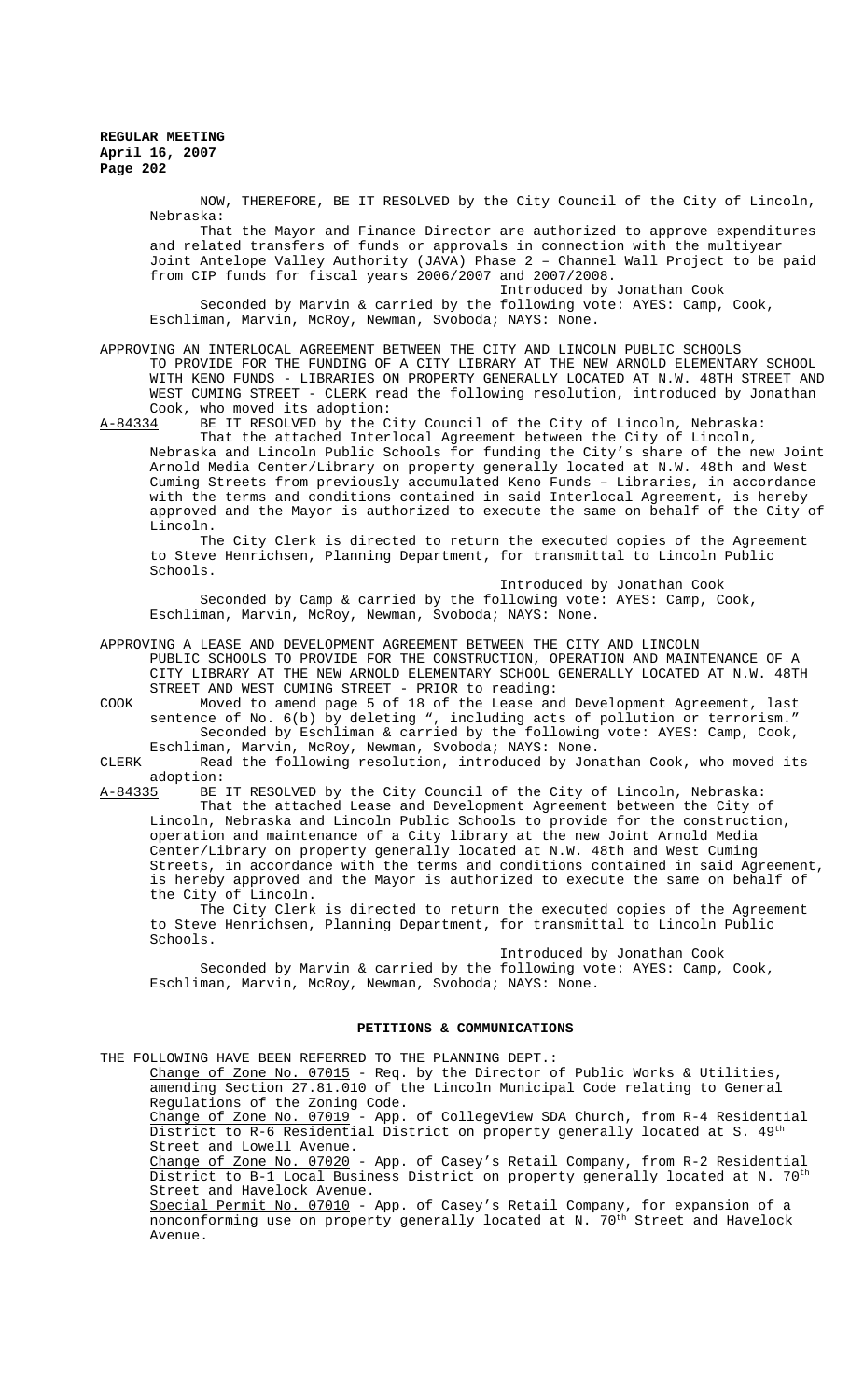SETTING THE HEARING DATE OF MONDAY, MAY 7, 2007 AT 1:30 P.M. FOR THE APPLICATION OF VAN EISER, LLC DBA VENUE FOR A LIQUOR CATERING LICENSE AT 4111 PIONEER WOODS DRIVE - CLERK read the following resolution, introduced by Robin

Eschliman, who moved its adoption:<br>A-84336 BE IT RESOLVED by the City C BE IT RESOLVED by the City Council, of the City of Lincoln, that a hearing date is hereby set for Monday, May 7, 2007, at 1:30 p.m. or as soon thereafter as possible in the City Council Chambers, County-City Building, 555 S.  $10^{\rm th}$  Street, Lincoln, NE, for the application of Van Eiser, LLC dba Venue for a liquor catering license located at 4111 Pioneer Woods Drive. If the Police Dept. is unable to complete the investigation by said time, a new hearing date will be set.

Introduced by Robin Eschliman Seconded by McRoy & carried by the following vote: AYES: Camp, Cook, Eschliman, Marvin, McRoy, Newman, Svoboda; NAYS: None.

SETTING THE HEARING DATE OF MONDAY, MAY 7, 2007 AT 1:30 P.M. FOR THE APPLICATION OF 55 DEGREES, INC. DBA BREAD & CUP FOR A CLASS I LIQUOR LICENSE AT 801 S STREET - CLERK read the following resolution, introduced by Robin Eschliman, who moved its adoption:

A-84337 BE IT RESOLVED by the City Council, of the City of Lincoln, that a hearing date is hereby set for Monday, May 7, 2007, at 1:30 p.m. or as soon thereafter as possible in the City Council Chambers, County-City Building, 555 S.  $10^{\rm th}$  Street, Lincoln, NE, for the application of 55 Degrees, Inc. dba Bread & Cup for a Class I liquor license located at 801 S Street.

If the Police Dept. is unable to complete the investigation by said time, a new hearing date will be set.

Introduced by Robin Eschliman Seconded by McRoy & carried by the following vote: AYES: Camp, Cook, Eschliman, Marvin, McRoy, Newman, Svoboda; NAYS: None.

SETTING THE HEARING DATE OF MONDAY, MAY 7, 2007 AT 1:30 P.M. FOR THE MANAGER APPLICATION OF TINA KRINGS FOR CASEY'S RETAIL COMPANY DBA THE FOLLOWING CASEY'S GENERAL STORES: #1934 LOCATED AT 550 W. CORNHUSKER HWY; #2720 LOCATED AT 1001 S.  $13^{\text{TH}}$  STREET; #2723 LOCATED AT 1140 N.  $48^{\text{TH}}$  STREET; #2724 LOCATED AT 3003 N.  $70^{\text{TH}}$ STREET; #2729 LOCATED AT 5500 SUPERIOR; AND #2745 LOCATED AT 2243 N. COTNER BOULEVARD - CLERK read the following resolution, introduced by Robin Eschliman, who moved its adoption:<br>A-84338 BE IT RESOLVED by

A-84338 BE IT RESOLVED by the City Council, of the City of Lincoln, that a hearing date is hereby set for Monday, May 7, 2007, at 1:30 p.m. or as soon thereafter as possible in the City Council Chambers, County-City Building, 555 S.  $10^{\rm th}$  Street, Lincoln, NE, for the manager application of Tina Krings for Casey's Retail Company dba the following Casey's General Stores: #1934 located at 550 W. Cornhusker Hwy; #2724 located at 3003 N. 70<sup>th</sup> Street; #2729 located at 5500 Superior, and #2745 located at 2243 N. Cotner Boulevard. If the Police Dept. is unable to complete the investigation by said time, a

new hearing date will be set.

Introduced by Robin Eschliman Seconded by McRoy & carried by the following vote: AYES: Camp, Cook, Eschliman, Marvin, McRoy, Newman, Svoboda; NAYS: None.

#### **MISCELLANEOUS REFERRALS - NONE**

## **REPORTS OF CITY OFFICERS**

2006 ANNUAL REPORT OF CITY LAW DEPARTMENT DATED APRIL 1, 2007 - CLERK presented said report which was placed on file in the Office of the City Clerk.

# ORDINANCES - 1<sup>st</sup> READING & RELATED RESOLUTIONS

APPROVING A FIVE-YEAR LEASE/PURCHASE AGREEMENT BETWEEN THE CITY AND MUNICIPAL SERVICES GROUP, INC. FOR THE LEASE OF GOLF COURSE MAINTENANCE EQUIPMENT. (REQUEST  $2^{ND}$  &  $3^{RD}$  READINGS ON 4/23/07) - CLERK read an ordinance, introduced by Robin Eschliman,accepting and approving a Lease Agreement between the City of Lincoln, Nebraska ("City"), and Municipal Services Group, Inc. ("Lessor") for a five-year lease of golf course maintenance equipment for use by the City Parks and Recreation Golf Division, the first time.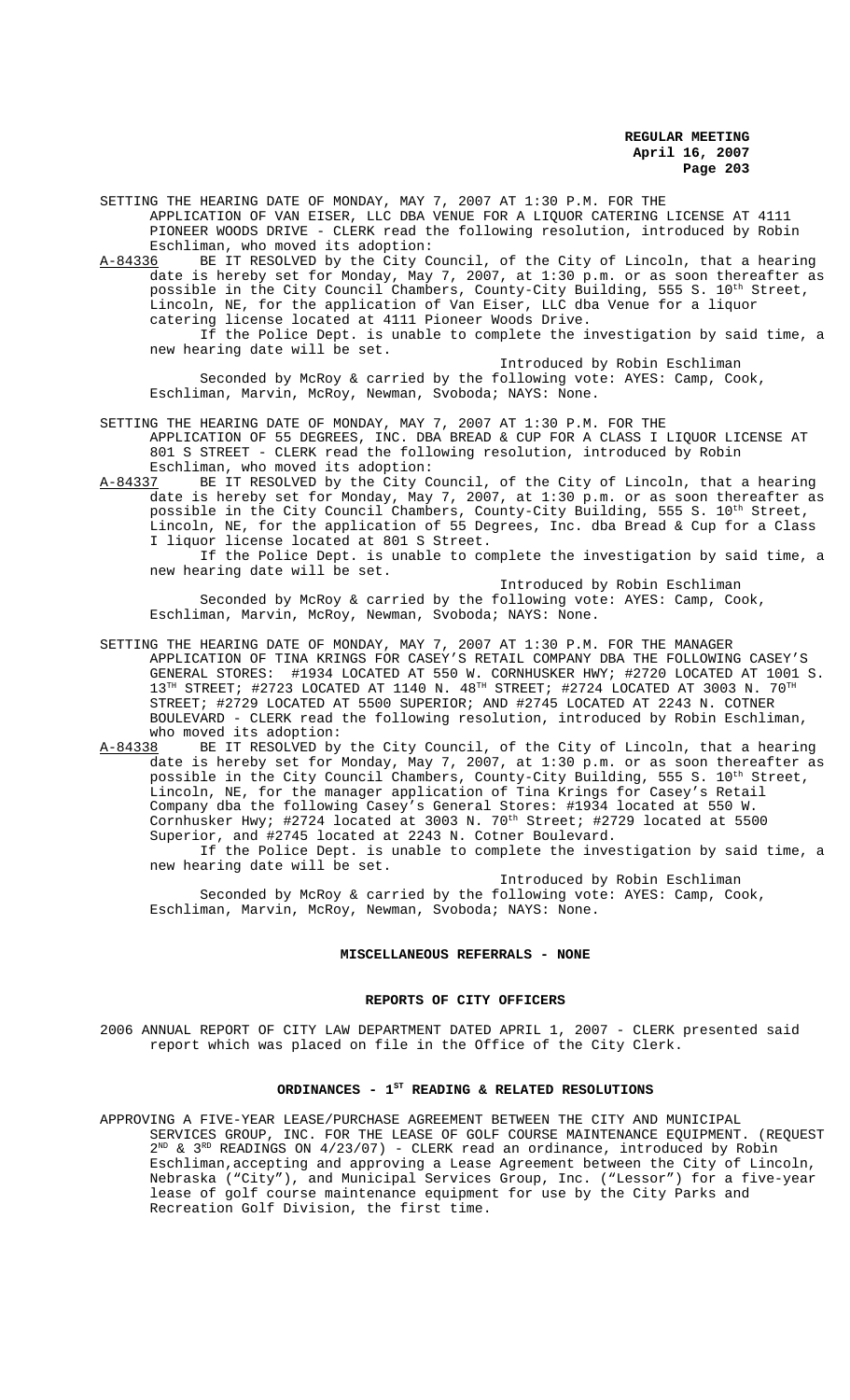CHANGE OF ZONE 07011 - APPLICATION OF TRINITY UNITED METHODIST CHURCH TO DESIGNATE TRINITY METHODIST EPISCOPAL CHURCH AT 1345 SOUTH 16TH STREET AS A HISTORIC LANDMARK - CLERK read an ordinance, introduced by Robin Eschliman, amending the City of Lincoln District Map attached to and made a part of Title 27 of the Lincoln Municipal Code by designating certain property as a Landmark, the first time.

#### **ORDINANCES - 3RD READING & RELATED RESOLUTIONS (as required)**

APPROVING AN AGREEMENT BETWEEN THE CITY AND THE ASIAN COMMUNITY & CULTURAL CENTER FOR THE LEASE OF SPACE BY THE LINCOLN AREA AGENCY ON AGING FOR ITS ACTIVAGE CENTER PROGRAM AT 2615 O STREET, FOR A PERIOD OF MARCH 1, 2007 THROUGH SEPTEMBER 30, 2008 2007 - CLERK read an ordinance, introduced by Jon Camp, accepting and approving a Lease Agreement between the City of Lincoln and Asian Community & Cultural Center for the lease of office space by the Lincoln Area Agency on Aging for its ActivAge Center program at 2615 O Street, Lincoln, NE for a term beginning March 1, 2007 through September 30, 2007, the third time. CAMP Moved pass the ordinance as read.

Seconded by Marvin & carried by the following vote: AYES: Camp, Cook, Eschliman, Marvin, McRoy, Newman, Svoboda; NAYS: None.

The ordinance, being numbered **#18914**, is recorded in Ordinance Book #25, Page

- APPROVING A CONTRACT BETWEEN THE CITY AND DOWNTOWN LINCOLN ASSOCIATION TO OPERATE AND REGULATE A MID-WEEK PUBLIC MARKET IN THE AREA LOCATED AT 12TH STREET FROM Q TO R STREET AND R STREET FROM 12TH TO 13TH STREETS FROM JUNE 5, 2007 THROUGH JUNE 26, 2007 - CLERK read an ordinance, introduced by Jon Camp, accepting and approving the Public Market Contract between the City of Lincoln, Nebraska and Downtown Lincoln Association for establishment and regulation of a Jazz in June public market in the Marketplace area,  $12^{\rm th}$  Street from Q to R Streets and R Street from  $12^{\text{th}}$  to  $13^{\text{th}}$  Streets, on each Tuesday from June 5, 2007 through June 26, 2007, and authorizing the Mayor to sign such Contract on behalf of the City, the third time.
- CAMP Moved to pass the ordinance as read. Seconded by Marvin & carried by the following vote: AYES: Camp, Cook, Eschliman, Marvin, McRoy, Newman, Svoboda; NAYS: None.

The ordinance, being numbered **#18915**, is recorded in Ordinance Book #25, Page

APPROVING A CONTRACT BETWEEN THE CITY AND LINCOLN HAYMARKET DEVELOPMENT CORP. TO OPERATE AND REGULATE A SATURDAY PUBLIC MARKET IN THE HAYMARKET AREA, 7TH STREET FROM P TO Q STREETS AND P STREET FROM 7TH TO 8TH STREETS FROM MAY 5, 2007 THROUGH OCTOBER 13, 2007 AND ON 8TH STREET FROM P TO Q STREET FROM JUNE 16, 2007 THROUGH AUGUST 11, 2007 - CLERK read an ordinance, introduced by Jon Camp, accepting and approving the Contract between the City of Lincoln, Nebraska, a municipal corporation, and the Lincoln Haymarket Development Corporation for establishment and regulation of a Saturday public market in the Haymarket area,  $7<sup>th</sup>$  Street from P to Q Streets and P Street from  $7<sup>th</sup>$  to  $8<sup>th</sup>$  Streets, from May 5, 2007 through October 13, 2007, and on  $8<sup>th</sup>$  Street from P to Q Street from June 16, 2007 through August 11, 2007, and authorizing the Mayor to sign such Contract on behalf of the City, the third time.

CAMP Moved to pass the ordinance as read. Seconded by Marvin & carried by the following vote: AYES: Camp, Cook,

Eschliman, Marvin, McRoy, Newman, Svoboda; NAYS: None. The ordinance, being numbered **#18916**, is recorded in Ordinance Book #25, Page

#### **REGISTERED TO SPEAK SESSION - NONE**

**OPEN MICROPHONE SESSION - NONE**

## **MISCELLANEOUS BUSINESS**

#### **PENDING -**

CAMP Moved to extend the Pending List to April 23, 2007. Seconded by McRoy & carried by the following vote: AYES: Camp, Cook, Eschliman, Marvin, McRoy, Newman, Svoboda; NAYS: None.